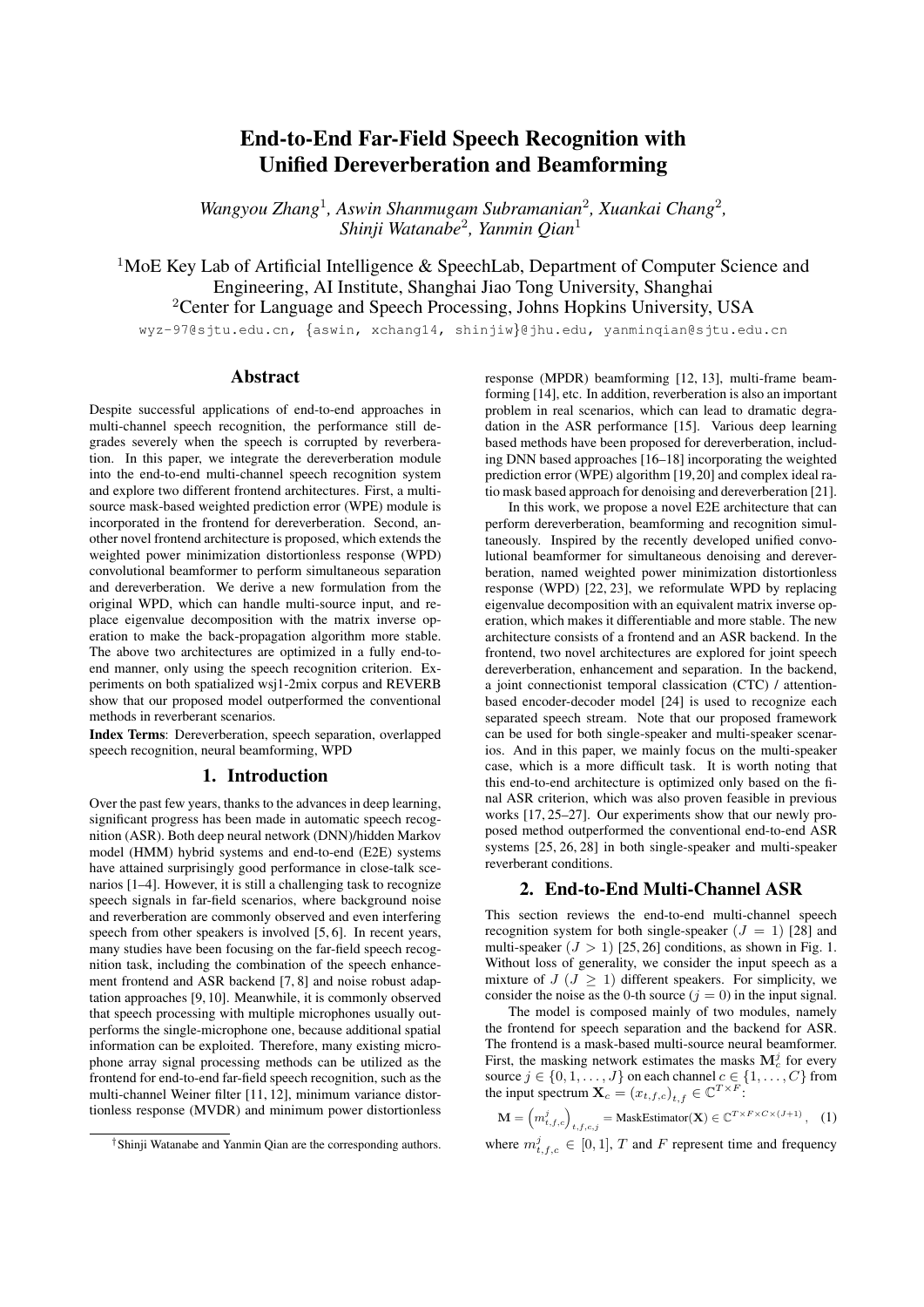

Figure 1: *End-to-End Multi-channel ASR Model.*

dimensions respectively. Second, the multi-source neural beamformer separates the mixture into  $J$  streams using the MVDR formalization [12]. The estimated masks are used to compute the cross-channel power spectral density (PSD) matrices  $\Phi^{j}$ [29–31] and then the time-invariant filter  $g_f^j$  for each speaker j:

$$
\Phi_f^j = \frac{1}{\sum_{t=1}^T m_{t,f}^j} \sum_{t=1}^T m_{t,f}^j \mathbf{x}_{t,f} \mathbf{x}_{t,f}^H \in \mathbb{C}^{C \times C}, \quad (2)
$$

$$
\mathbf{g}_f^j = \frac{(\sum_{i \neq j} \mathbf{\Phi}_f^i)^{-1} \mathbf{\Phi}_f^j}{\text{Trace}((\sum_{i \neq j} \mathbf{\Phi}_f^i)^{-1} \mathbf{\Phi}_f^j)} \mathbf{u} \in \mathbb{C}^C, \tag{3}
$$

where  $\mathbf{x}_{t,f} = \{x_{t,f,c}\}_{c=1}^C, m_{t,f}^j = \frac{1}{C} \sum_{c=1}^C m_{t,f,c}^j, (\cdot)^H$  represents the conjugate transpose, and  $\mathbf{u} \in \mathbb{R}^C$  is a vector denoting the reference microphone estimated by an attention mechanism [32]. Finally, the separated speech  $\hat{\mathbf{X}}^{\text{enh},j}$  of each speaker j is derived by applying the filters  $g^j$  to the input speech **X**, from which the log Mel-filterbank feature with global mean and variance normalization (GMVN-LMF(·)) is further extracted:

$$
\hat{x}_{t,f}^{\text{enh},j} = (\mathbf{g}_f^j)^H \mathbf{x}_{t,f} \in \mathbb{C},\tag{4}
$$

$$
\mathbf{O}^j = \text{GMVN-LMF}(|\hat{\mathbf{X}}^{\text{enh},j}|),\tag{5}
$$

where  $\hat{\mathbf{X}}^{\text{enh},j} \in \mathbb{C}^{T \times F}$ , and  $\mathbf{O}^j$  is the extracted feature for ASR.

The backend is a joint CTC/attention-based encoderdecoder model [24] for single-channel speech recognition. First, the encoder transforms the feature  $\overline{\mathbf{O}}^{\overline{j}} = {\mathbf{o}_1^j, \dots, \mathbf{o}_T^j}$ of each speaker j into a high-level representation  $H^j$  =  $\{h_1^j, \ldots, h_L^j\}$  ( $L \leq T$ ) with subsampling. Then, the representation is processed by the attention-based decoder to generate the output token sequences  $\mathbf{Y}^j = \{y_1^j, \dots, y_N^j\}$ . The ASR process is formulated as follows:

$$
\mathbf{H}^{j} = \text{Encoder}(\mathbf{O}^{j}),\tag{6}
$$

$$
\mathbf{y}_n^j \sim \text{Attention-Decoder}(\mathbf{H}^j, \mathbf{y}_{n-1}^j), \tag{7}
$$

where  $y_n^j$  is the posterior probability vector for the *n*-th token. Note that in the multi-speaker case, i.e.  $J > 1$ , in order to solve the label ambiguity problem, the permutation invariant training (PIT) technique [33–36] is further applied in the CTC module to determine the order of the label sequences. The whole model is optimized with only the ASR loss  $\mathcal L$  combining the attention and CTC losses with the determined label sequence order.

## 3. End-to-End ASR with Unified Frontend

In this section, we introduce the proposed multi-channel speech recognition architecture for coping with the reverberant speech. First, we describe the mask-based WPE model for multichannel dereverberation. Then, we show a cascade integra-



Figure 2: *Proposed end-to-end ASR arch#1: cascaded dereverberation and beamforming frontend.*

tion method which incorporates the mask-based WPE model followed by the model introduced in last Section, where the WPE filter coefficients are estimated for each speaker. Furthermore, another frontend architecture extending the WPD beamformer [22] is designed, which unifies the dereverberation and beamforming modules with our new formulation.

## 3.1. Mask-based WPE model

The mask-based WPE algorithm [16] is introduced in this subsection. First, the input spectrum  $\mathbf{X} = (\mathbf{x}_{t,f})_{t,f}$  is fed into a neural network to estimate a time-frequency mask  $m =$  $(m_{t,f,c})_{t,f,c}$ , as formulated below:

$$
\mathbf{m} = \text{MaskEstimator}(\mathbf{X}) \qquad \in \mathbb{R}^{T \times F \times C}, \quad (8)
$$

$$
\mathbf{x}_{t,f} = \mathbf{x}'_{t,f} + \mathbf{n}_{t,f} \approx \sum_{j=1}^{J} \mathbf{v}^j_f s^j_{t,f} + \mathbf{n}_{t,f} \quad \in \mathbb{C}^C \,, \qquad (9)
$$

where  $\mathbf{x}'_{t,f}$  is the direct path and early reflection of the source signal,  $s_{t,f}^j$  is the j-th source signal,  $\mathbf{v}_f = [v_f^{(0)}, v_f^{(1)}, \cdots,$  $v_f^{(C-1)}$ ]<sup>T</sup>  $\in \mathbb{C}^C$  is the steering vector, and  $\mathbf{n}_{t,f} \in \mathbb{C}^C$  is the noise and late reverberation of source signals.

With the estimated mask, the time-variant power  $\lambda_{t,f}$  of the input signal can be estimated by Eq. (10), and then the signal can be dereverberated via a standard WPE procedure:

$$
\lambda_{t,f} = \frac{1}{C} \sum_{c=1}^{C} \frac{m_{t,f,c}}{\frac{1}{T} \sum_{\tau=1}^{T} m_{\tau,f,c}} |x_{t,f,c}|^2 \in \mathbb{R}, \quad (10)
$$

$$
\hat{\mathbf{x}}_{t,f}^{\text{wpe}} = \text{WPE}\left(\mathbf{x}_{t,f}, \lambda_{t,f}\right),\tag{11}
$$

#### 3.2. Cascaded dereverberation and beamforming

One straightforward way to enable dereverberation in the multichannel ASR system in Section 2 is the cascade integration of the mask-based WPE model and the neural beamformer like [27]. As illustrated in Fig. 2, the multi-channel input speech mixture is first fed into the mask-based WPE model, which is composed of a mask estimator and a WPE filter. Then the dereverberated speech is processed by the beamformer introduced in Section 2 to generate the enhanced single-channel speech of J speakers for speech recognition. The frontend process can be formulated as follows:<br> $\hat{\mathbf{X}}^{\text{enh}} = \text{Mask-R}$ 

$$
\hat{\mathbf{X}}^{\text{enh}} = \text{Mask-Beamformer}(\text{Mask-WPE}(\mathbf{X})), \quad (12)
$$

where  $\hat{\mathbf{X}}^{\text{enh}} = {\{\hat{\mathbf{X}}^{\text{enh},j}\}}_{j=1}^J \in \mathbb{C}^{T \times F \times J}$  is the set of the separated speech from all speakers, Mask-Beamformer( $\cdot$ ) and Mask-WPE $(\cdot)$  denote the respective modules in Fig. 2. The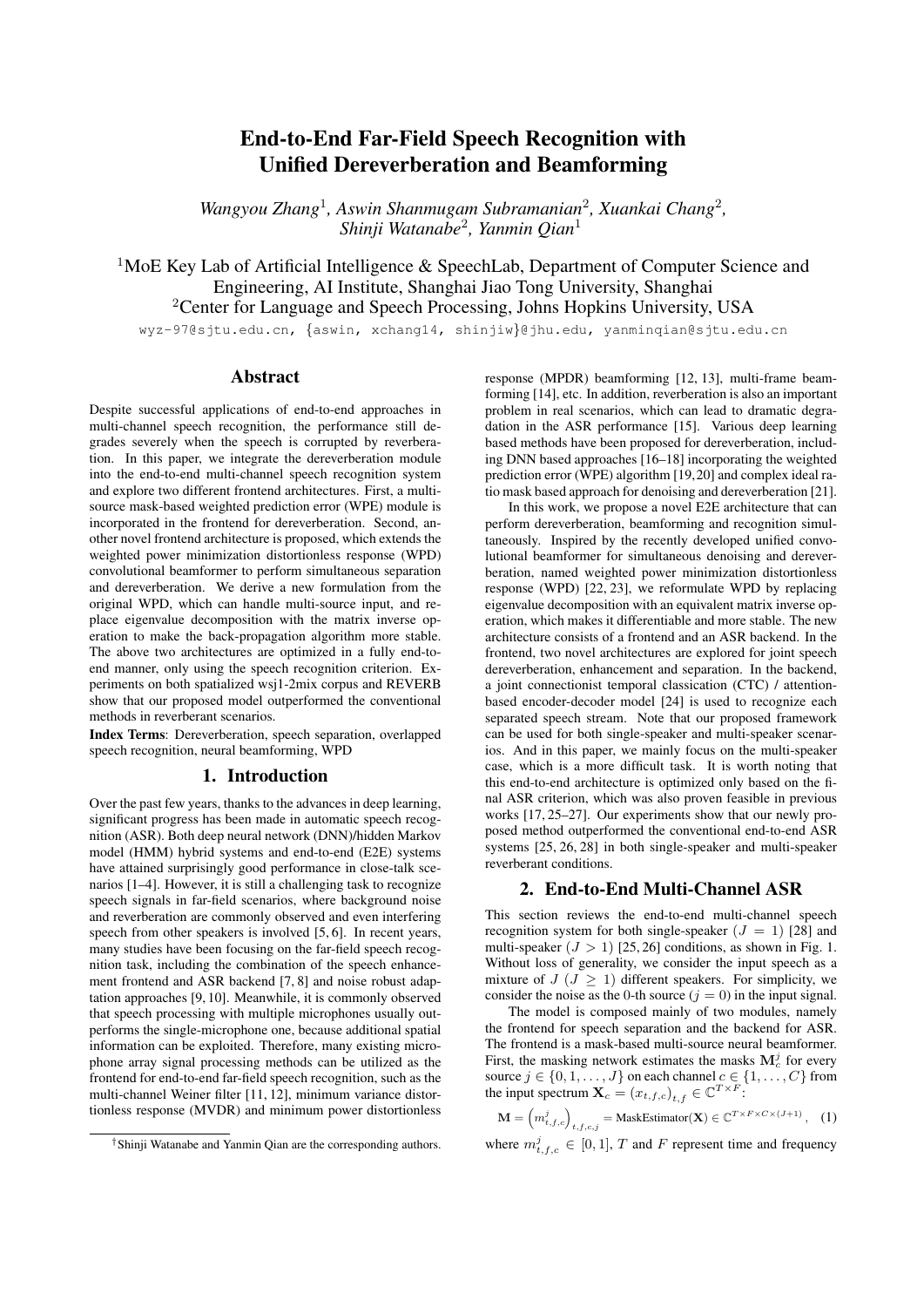

Figure 3: *Proposed end-to-end ASR arch#2: unified dereverberation and beamforming frontend.*

ASR backend here is the same as that described in Section 2.

#### 3.3. Unified dereverberation and beamforming

The original WPD beamformer [22] aims to eliminate the late reverberation and noise from the noisy signal, while keeping the direct signal undistorted. It combines the ideas of WPE and MPDR beamformer [13], and optimizes their filters at the same time, with the constrained optimization objective below:

$$
\bar{\mathbf{w}} = \argmin_{\bar{\mathbf{w}}} \sum_{t} \frac{|\bar{\mathbf{w}}_f^H \bar{\mathbf{x}}_{t,f}|^2}{\lambda_{t,f}} \quad \text{s.t.} \quad \mathbf{w}_{0,f}^H \mathbf{v}_f = v_f^{\text{(ref)}} \tag{13}
$$

where  $\overline{\mathbf{w}} = [\mathbf{w}_{0,f}^T, \mathbf{w}_{D,f}^T, \mathbf{w}_{D+1,f}^T, \cdots, \mathbf{w}_{K+D-1,f}^T]^T \in$  $\mathbb{C}^{C(K+1)}$  is the WPD filter coefficient,  $\bar{\mathbf{x}}_{t,f} = [\mathbf{x}_{t,f}^T, \mathbf{x}_{t-D,f}^T,$  $\mathbf{x}_{t-D-1,f}^T, \cdots, \mathbf{x}_{t-K-D+1,f}^T]^T \in \mathbb{C}^{C(K+1)}$  is the concatenation of input signals of current and previous frames,  $D$  is the delay parameter, K is the number of filter taps,  $v_f^{\text{(ref)}}$  is the value of the steering vector at the reference channel, and  $\lambda_{t,f}$  is the power of the desired signal as in Eq. (10).

By solving the above constrained optimization problem, we can calculate the WPD filter  $\bar{w}_f$  and the enhanced signal  $\hat{X}^{\text{enh}}$ by the following formulas:

$$
\bar{\mathbf{w}}_f = \frac{\mathbf{R}_f^{-1} \bar{\mathbf{v}}_f}{\bar{\mathbf{v}}_f^H \mathbf{R}_f^{-1} \bar{\mathbf{v}}_f} \left( v_f^{\text{(ref)}} \right)^* \qquad \in \mathbb{C}^{C(K+1)}, \tag{14}
$$

$$
\mathbf{R}_{f} = \sum_{t=D}^{T} \frac{\bar{\mathbf{x}}_{t-D,f} \bar{\mathbf{x}}_{t-D,f}^{H}}{\lambda_{t,f}} \quad \in \mathbb{C}^{C(K+1)\times C(K+1)}, \tag{15}
$$

$$
\hat{\mathbf{X}}_{t,f}^{\text{enh}} = \bar{\mathbf{w}}_f^H \bar{\mathbf{x}}_{t,f} \qquad \in \mathbb{C}, \qquad (16)
$$

where  $\mathbf{R}_f$  is the power normalized covariance matrix,  $\bar{\mathbf{v}}_f$  =  $[\mathbf{v}_f^T, \mathbf{0}, \cdots, \mathbf{0}]^T \in \mathbb{C}^{C(K+1)}$ , and  $(\cdot)^*$  denotes complex conjugate. While the original WPD can perform denoising and dereverberation simultaneously with an elegant formulation, it is only designed for speech enhancement of the single-speaker input. In addition, the steering vector  $\bar{v}$  in Eq. (14) is needed for calculating the beamformer weights, which requires the direction information of the sound source or needs to be approximated by eigenvalue decomposition of a complex matrix [23].

Based on the above formulation, we first derive another equivalent formula that no longer requires the steering vector  $\bar{v}_f$ , and then extend the original WPD to the multi-speaker case. Consider the padded speech signal  $\tilde{\mathbf{x}}_{t,f}^{T} = [\mathbf{x}_{t,f}^{T}, \mathbf{0}, \cdots, \mathbf{0}]^{T} \in$  $\mathbb{C}^{C(K+1)}$ , it is easy to derive from Eq. (9) that:

$$
\tilde{\mathbf{x}}'_{t,f} = \bar{\mathbf{v}}_f s_{t,f} \,, \tag{17}
$$

$$
(\Phi_{\tilde{\mathbf{x}}'\tilde{\mathbf{x}}'})_f = \sum_{t=1}^T \frac{m_{t,f}\tilde{\mathbf{x}}'_{t,f}\tilde{\mathbf{x}}'^H_{t,f}}{\sum_{\tau=1}^T m_{\tau,f}} = \bar{\mathbf{v}}_f \phi_f \bar{\mathbf{v}}_f^H = \bar{\mathbf{v}}_f \bar{\mathbf{v}}_f^H \phi_f, \quad (18)
$$
\n
$$
\lim_{t \to 0} \frac{1}{\sqrt{T}} = \sum_{\tau=1}^T m_{\tau,f} \phi_f \bar{\mathbf{v}}_f^H = \bar{\mathbf{v}}_f \bar{\mathbf{v}}_f^H \phi_f, \quad (19)
$$

$$
v_f^{\text{(ref)}} = \bar{\mathbf{v}}_f^T \bar{\mathbf{u}},\tag{19}
$$

where  $(\mathbf{\Phi}_{\tilde{\mathbf{x}}'\tilde{\mathbf{x}}'})_f \in \mathbb{C}^{C(K+1)\times C(K+1)}$  is the cross-channel PSD matrix of the padded speech signal  $\tilde{\mathbf{x}}'_{t,f}$ ,  $\bar{\mathbf{u}} = [\mathbf{u}^T, \mathbf{0}, \mathbf{u}]$  $\cdots$ ,  $\mathbf{0}^T \in \mathbb{R}^{C(K+1)}$  and  $\mathbf{u} \in \mathbb{R}^C$  is the reference vector denoting the reference microphone estimated by an attention mechanism. Substitute Eq.  $(17) - (19)$  into Eq. (14), we can derive that:

$$
\bar{\mathbf{w}}_f = \frac{\mathbf{R}_f^{-1}(\mathbf{\Phi}_{\tilde{\mathbf{x}}'\tilde{\mathbf{x}}'})_f}{\text{Trace}\left[\mathbf{R}_f^{-1}(\mathbf{\Phi}_{\tilde{\mathbf{x}}'\tilde{\mathbf{x}}'})_f\right]} \bar{\mathbf{u}}.
$$
 (20)

This new formula is equivalent to Eq. (14), but no longer requires the steering vector for calculating the filter weights.

Furthermore, we can easily extend WPD to the multispeaker case. For each speaker  $j$ , the corresponding covariance matrix  $\mathbf{R}_f^j$  can be derived from Eq. (15) and (10), where the estimated mask  $\mathbf{m}^j$  for speaker j is used for both dereverberation and beamforming. Then the WPD beamformer for speaker  $j$  can be calculated from Eq. (20). Finally, the separated speech of each speaker can be derived from Eq. (16), using the corresponding WPD beamformer. Note that the masks for calculating  $\mathbf{R}_f^j$  and  $\mathbf{\Phi}_{\tilde{\mathbf{x}}'\tilde{\mathbf{x}}'}^j$  for each speaker j can be either shared using a single mask estimator or estimated by two separate mask estimators. The WPD based architecture is illustrated in Fig. 3.

## 4. Experiments

To make our experimental results comparable to previous results of MIMO-Speech [25, 26], we evaluated the proposed methods on the same spatialized wsj1-2mix dataset as in [25, 26], which consists of two sub-datasets: anechoic and reverberant. The reverberation time  $(RT_{60})$  of the reverberant data ranges from 200 ms to 600 ms. In each sub-dataset, the duration of the spatialized speech for training, development and evaluation is 98.5 hr, 1.3 hr and 0.8 hr respectively. We also adopt the multi-condition training in [25, 37], i.e. include the WSJ train si284 in training to improve the performance. We also test our methods for single-speaker speech recognition on the RE-VERB dataset [38], which uses 2-channel simulated reverberant data for training and 8-channel real data for evaluation.

For feature extraction, the short-time Fourier transform (STFT) is performed with a 16-kHz sampling rate and a 25-ms Hann window with a 10-ms stride, and the spectral feature's dimension is  $F = 257$ . After the frontend processing, 80dimensional log Mel-filterbank features are extracted from the enhanced spectrum of each separated speech, where the global mean and variance normalization is applied using the statistics from the single-speaker WSJ1 training set. The number of channels for training in our experiments is  $C = 2$ . But it can be extended to an arbitrary number of channels as described in [32].

#### 4.1. Experimental Setup

All our proposed end-to-end multi-channel speech recognition models are implemented based on the ESPnet framework [39].<sup>1</sup> The AdaDelta optimizer with  $\rho = 0.95$  and  $\epsilon = 10^{-8}$  is used for training. The data in both anechoic and reverberant conditions are used for training.

 $1$ Our experimental setup is available at [https://github.com/](https://github.com/Emrys365/espnet/blob/wsj1_mix_spatialized/egs/wsj1_mix_spatialized/asr1/) [Emrys365/espnet/blob/wsj1\\_mix\\_spatialized/egs/](https://github.com/Emrys365/espnet/blob/wsj1_mix_spatialized/egs/wsj1_mix_spatialized/asr1/) [wsj1\\_mix\\_spatialized/asr1/](https://github.com/Emrys365/espnet/blob/wsj1_mix_spatialized/egs/wsj1_mix_spatialized/asr1/).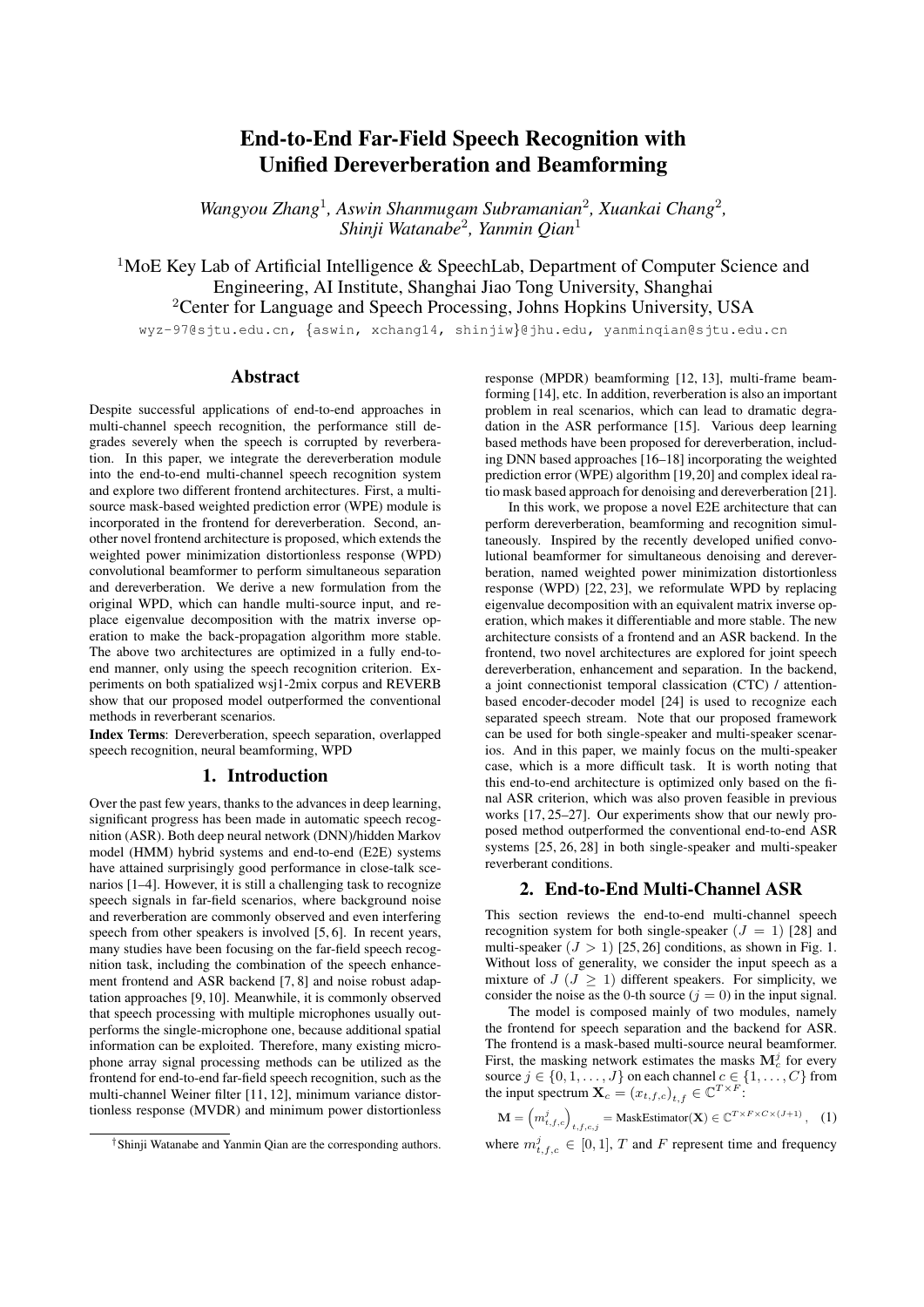Table 1: *Performance (WER [%]) of the proposed arch1 / arch2 models with different numbers of filter taps (*K*) and microphones (*C*) on the spatialized reverberant wsj1-2mix eval set.*

|    | 28.87/27.44 | 17.95/16.67 | 14.92/13.97 |
|----|-------------|-------------|-------------|
| 3  | 27.62/26.42 | 16.65/15.95 | 14.63/14.23 |
| 5  | 21.88/25.54 | 15.93/15.72 | 15.46/16.81 |
|    | 26.62/25.68 | 16.09/16.32 | 18.67/22.40 |
| 10 | 26.64/25.81 | 18.67/19.55 | 27.79/36.28 |

Table 2: *Performance evaluation on the spatialized reverberant wsj1-2mix corpus.*

| Model                               | dev WER $(\%)$ | eval WER $(\%)$ |
|-------------------------------------|----------------|-----------------|
| baseline (RNN backend) [25]         | 34.98          | 29.99           |
| $+$ Nara-WPE [26]                   | 24.45          | 17.67           |
| baseline (Transformer backend) [26] | 32.95          | 28.01           |
| $+$ Nara-WPE [26]                   | 19.17          | 15.24           |
| proposed arch 1                     | 19.37          | 14.63           |
| proposed arch $22$                  | 18.34          | 13.97           |

In the mask-based WPE module, the mask estimation network is a 3-layer bidirectional long-short term memory with projection (BLSTMP) network with 300 cells in each direction. The number of iterations for performing mask-based WPE is set to 1. The prediction delay  $D$  and the number of taps  $K$  is set to 3 and 5 respectively. The mask estimators in both the MVDR beamformer and the WPD beamformer are 3-layer BLSTMP networks with 512 cells. Note that in all our experiments except Section 4.3, we used a shared mask estimator instead of two separate ones in Fig. 3. In the ASR module, following the configurations in [26], we use the CNN-Transformer based encoder, which consists of 2 CNN blocks and 12 Transformer layers, and the 6-layer Transformer-based decoder. The selfattention in all Transformer layers has the same configuration as in [26], i.e. 4 heads and 256 dimensions. As for decoding, a word-level language model [40] trained on the official text data included in the WSJ corpus is used. The interpolation factor between CTC and attention losses is set to 0.2.

For experiments on REVERB, the network configuration and experimental conditions are the same as [28]. The reference microphone is fixed as the second channel. Both dereverberation and denoising subnetworks are trained to predict two dimensional time-frequency masks.

#### 4.2. Evaluation of the proposed architectures for multispeaker speech recognition

Since our proposed architectures can be tested flexibly with different numbers of microphones  $C$  and filter taps  $K$ , even if the model is trained with fixed  $C$  and  $K$ , we first evaluate the performance of the proposed two architectures with different numbers of filter taps and microphones for inference on the reverberant wsj1-2mix dataset. The results are presented in Table 1. We can observe that the performance can be significantly improved when more microphones are available. The number of filter taps closer to the training setup ( $K = 5$ ) usually leads to better results, but with more microphones, using fewer filter taps may also provide enough information for dereverberation and increases the stability of the operations in Eq. (20). The best performance for arch 1 and arch 2 is achieved with

Table 3: *ASR performance on REVERB evaluation real dataset comparing unified and cascade filtering with*  $K = 5 \& C = 8$ *.* 

| Frontend        | Near WER $(\% )$ | Far WER $(\%)$ |
|-----------------|------------------|----------------|
| WPE + MVDR      | 10.8             | 13.6           |
| proposed arch 2 | 8.9              | 11.1           |

 $C = 6, K = 3$  and  $C = 6, K = 1$  respectively.

Then we compare the performances of our proposed models with the baseline models. In Table 2, the baselines are the MIMO-Speech models with RNN backend (row 1) and Transformer backend (row 3) from our previous study [25, 26]. Since these baseline models do not contain a dereverberation module, we also introduce two enhanced baselines (row 2 & 4), i.e. MIMO-Speech with iterative Nara-WPE<sup>3</sup> preprocessing. We ran Nara-WPE with 10 filter taps for 5 iterations to preprocess both training and evaluation data for the baseline models. By comparing the four baselines and our proposed two architectures with best results taken from Table 1, we can observe that both proposed models combining neural dereverberation and beamforming in the end-to-end structure achieve comparable results to the best baseline ones. Note that our models do not need an iterative process compared to the Nara-WPE preprocessing baselines. Finally, our proposed arch 2 model based on WPD outperforms all baseline methods.

#### 4.3. Effectiveness of unified filtering for single source robust speech recognition

We also evaluated our methods in the single source condition on REVERB. We first trained a single source multi-channel E2E ASR model, which is a variant of a cascaded architecture in Section 3.2 based on the WPE and MVDR frontend [28]. Then, we replace the cascaded frontend with the proposed unified WPD frontend, and compare both frontends. Using our WPD unified filter gives a significant improvement in performance over the cascade configuration, as shown in Table 3. This shows that using our unified frontend is also effective for single source data.

These results indicate that our proposed E2E multi-channel speech recognition model is a powerful method for applications in reverberant single-speaker and multi-speaker scenarios.

# 5. Conclusion

In this paper, we proposed an end-to-end multi-channel far-field speech recognition framework with unified dereverberation and beamforming, which is capable of performing speech dereverberation, separation and recognition simultaneously. The whole model is optimized via only the ASR criterion but can still learn relatively good dereverberation and separation skills. Two novel frontend architectures are explored, and promising performance is achieved on the spatialized wsj1-2mix corpus compared to the previous MIMO-Speech model. Experimental results on REVERB dataset also demonstrate the effectiveness of our proposed WPD based architecture.

## 6. Acknowledgement

This work was supported by the China NSFC project No. U1736202. Experiments have been carried out on the PI supercomputers at Shanghai Jiao Tong University. We would like to thank the NTT Communication Laboratories for the use of their DNN-WPE module<sup>4</sup> for our implementation.

<sup>2</sup>The arch 2 model in Table 2 was trained on the basis of a pretrained MIMO-Speech model, since the direct training of arch 2 currently does not work well due to numerical instability issues.

<sup>3</sup>[https://github.com/fgnt/nara\\_wpe](https://github.com/fgnt/nara_wpe)

<sup>4</sup>[https://github.com/nttcslab-sp/dnn\\_wpe](https://github.com/nttcslab-sp/dnn_wpe)